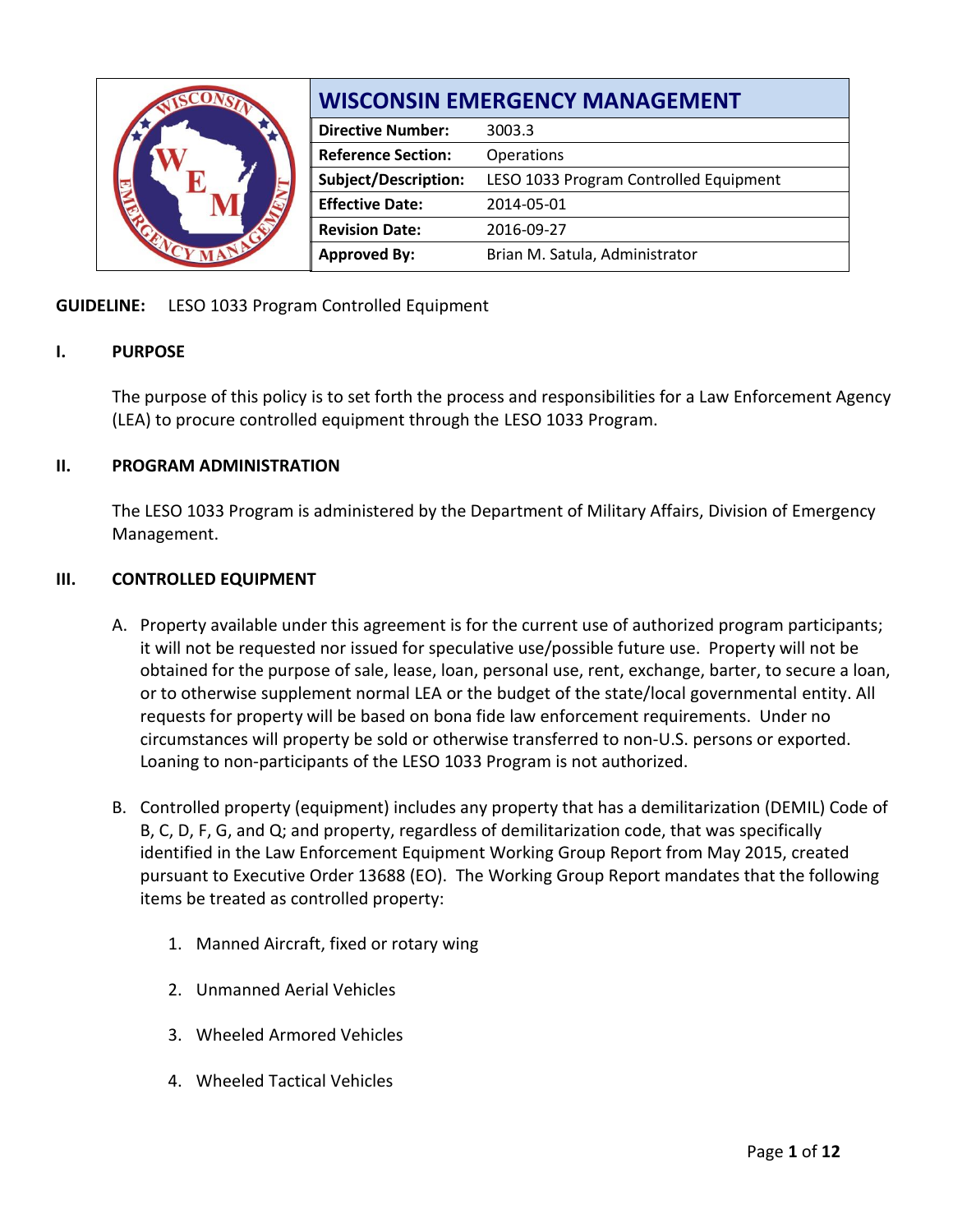- 5. Command and Control Vehicles
- 6. Specialized Firearms and Ammunition Under .50 Cal (excluded firearms and ammunition for service-issued weapons)
- 7. Explosives and Pyrotechnics
- 8. Breaching Apparatus
- 9. Riot Batons
- 10. Riot Helmets
- 11. Riot Shields
- C. For more information on Executive Order 13688 and the Working Group Report that outlines the rationale behind the recommendations and restrictions, the full documents can be read at: <https://www.gpo.gov/fdsys/pkg/FR-2015-01-22/pdf/2015-01255.pdf> and [https://www.whitehouse.gov/sites/default/files/docs/le\\_equipment\\_wg\\_final\\_report\\_final.pdf.](https://www.whitehouse.gov/sites/default/files/docs/le_equipment_wg_final_report_final.pdf)
- D. LEAs that request items in Paragraph B above must provide all required information outlined in the Law Enforcement Equipment Working Group Report and all information on the LESO 1033 Program request form. Among other specific requirements identified in these documents, LEAs will be required to certify and submit:
	- 1. A detailed written justification with a clear and persuasive explanation of the need for the property and the law enforcement purposes it will serve;
	- 2. Evidence of approval or concurrence by the LEA's civilian governing body (city council, mayor, etc.);
	- 3. The LEA's policies and protocols on deployment of this type of property;
	- 4. Certifications on required training for use of this type of property; and
	- 5. Information on whether the LEA has applied, or has pending an application, for this type of property from another Federal agency.
- E. LEAs must maintain and enforce regulations designed to impose adequate security measures for controlled property to mitigate the risk of loss or theft.
- F. Under no circumstances will controlled property be sold or otherwise transferred to non-U.S. persons, or exported. All transfers must be approved by the State and Defense Logistics Agency (DLA) Disposition Services Law Enforcement Support Office (LESO).

### **IV. Aircraft**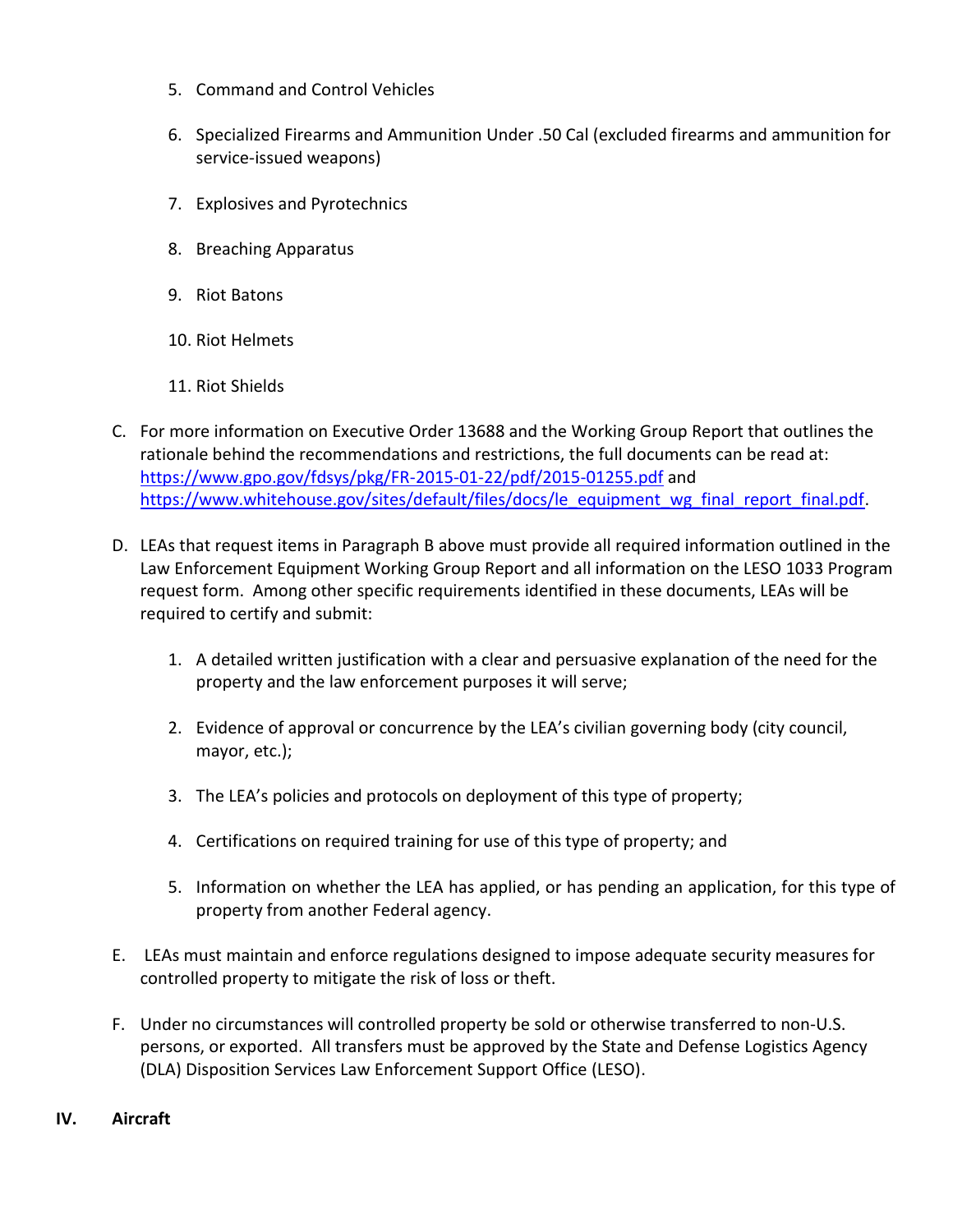- A. Aircraft (fixed wing and rotary wing), may be transferred to the LEA for its use in law enforcement activities. All aircraft are considered controlled property, regardless of DEMIL Code. The State Plan of Operations (SPO) must ensure that all LEAs and all subsequent users are aware of and agree to provide all required controls and documentation in accordance with applicable laws and regulations for these items.
- B. LEAs wishing to procure aircraft for their agency through the LESO 1033 Program must fill out and return to the State Coordinator and LESO the following:
	- 1. Controlled Equipment Justification Letter (Attachment A), submitted on agency letterhead.
	- 2. Aircraft Request Form (Attachment C)

# **V. VEHICLES**

- A. For the purposes of this program controlled vehicles include:
	- 1. **Armored Vehicles, Wheeled:** Any wheeled vehicle either purpose-built or modified to provide ballistic protection to its occupants, such as a Mine-Resistant Ambush Protected (MRAP) vehicle or an Armored Personnel Carrier (APC). These vehicles are sometimes used by law enforcement personnel involved in dangerous operating conditions, including active shooter or similar high-threat situations.
	- 2. **Tactical Vehicles, Wheeled:** A vehicle purpose-built to operate on-and off-road in support of military operations, such as a HMMWV ("Humvee"), 2.5 ton truck, 5-ton truck, or a vehicle with a breaching or entry apparatus attached. These vehicles are sometimes used by law enforcement in rough terrain or inclement weather for search and rescue operations, as well as other law enforcement functions.
- B. LEAs wishing to procure vehicles for their agency through the LESO 1033 Program must fill out and return to the State Coordinator and LESO the following:
- C. Controlled Equipment Justification Letter (Attachment A), submitted on agency letterhead
- D. Controlled Vehicle Request Form (Attachment D)
- E. DEMIL Prep Memo, if the request if for a MRAP, submitted on agency letterhead (Attachment F)

# **VI. EXECUTIVE ORDER (EO) CONTROLLED EQUIPMENT**

- A. For the purposes of this program EO Controlled equipment includes:
	- 1. **Breaching Apparatus:** Tools designed to provide law enforcement rapid entry into a building or through a secured doorway. These tools may be mechanical in nature (a battering ram), ballistic (slugs), or explosive.
	- 2. **Riot Batons:** Non-expandable baton of greater length (generally in excess of 24 inches)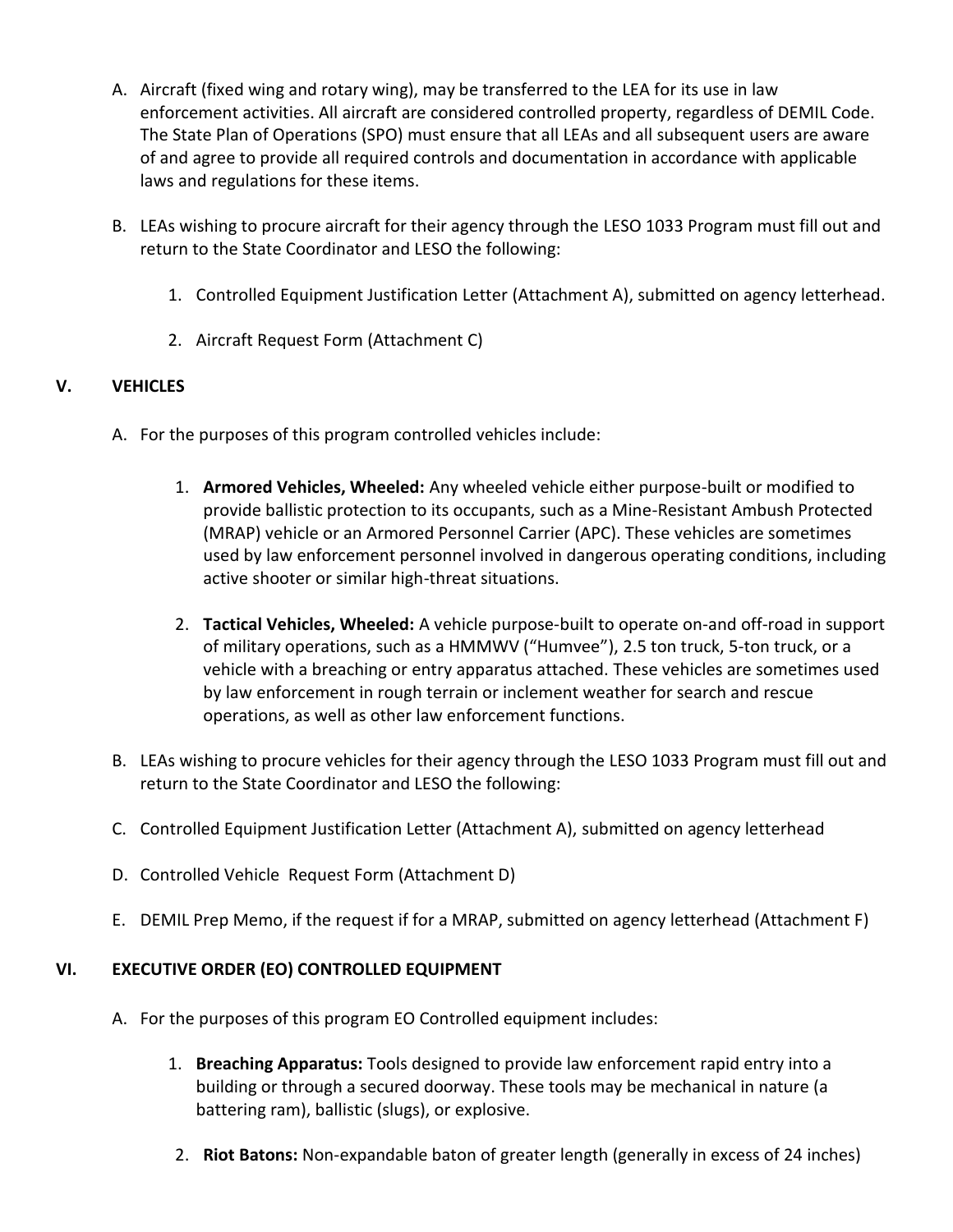than service-issued types and are intended to protect its wielder during melees by providing distance from assailants.

- 3. **Riot Helmets:** Helmets designed to protect the wearer's face and head from injury during melees from projectiles including rocks, bricks, liquids, etc. Riot helmets include a visor which protects the face.
- 4. **Riot Shields:** Shields intended to protect wielders from their head to their knees in melees. Most are designed for the protection of the user from projectiles including rocks, bricks, and liquids. Some afford limited ballistic protection as well. Riot shields may also be used as an offensive weapon to push opponents.
- B. LEAs wishing to procure EO controlled equipment for their agency through the LESO 1033 Program must fill out and return to the State Coordinator and LESO the following:
	- 1. Controlled Equipment Justification Letter (Attachment A), submitted on agency letterhead.
	- 2. EO Controlled Equipment Request Form (Attachment E)

# **VII. SMALL ARMS**

- A. For the purposes of this program Small Arms available for transfer include:
	- 1. M16 Rifles
	- 2. M14 Rifles
	- 3. 1911 .45 Caliber Pistols
	- 4. 12 Gauge Shotguns
- B. LEAs no longer requiring LESO 1033 Program Small Arms must request authorization to transfer or return Small Arms. Transfers and turn-ins of Small Arms must be approved by the State Coordinator and the DLA Disposition Services LESO. Small Arms will not physically move until the approval process is complete. Small Arms that are issued must have a documented chain of custody, with the chain of custody including a signature of the receiving officer indicating that he/she has received the appropriate weapon(s) with the correct, specific serial number(s).
- C. LEAs wishing to LEAs wishing to procure small arms for their agency through the LESO 1033 Program must fill out and return to the State Coordinator and LESO the following:
	- 1. Small Arms Justification Letter (Attachment B), submitted on agency letterhead.

# **VIII. CANNIBALIZATION OF EQUIPMENT**

Requests for property solely for the purpose of cannibalization, and cannibalization of Department of Defense (DoD) property currently on an LEA's inventory, must be submitted in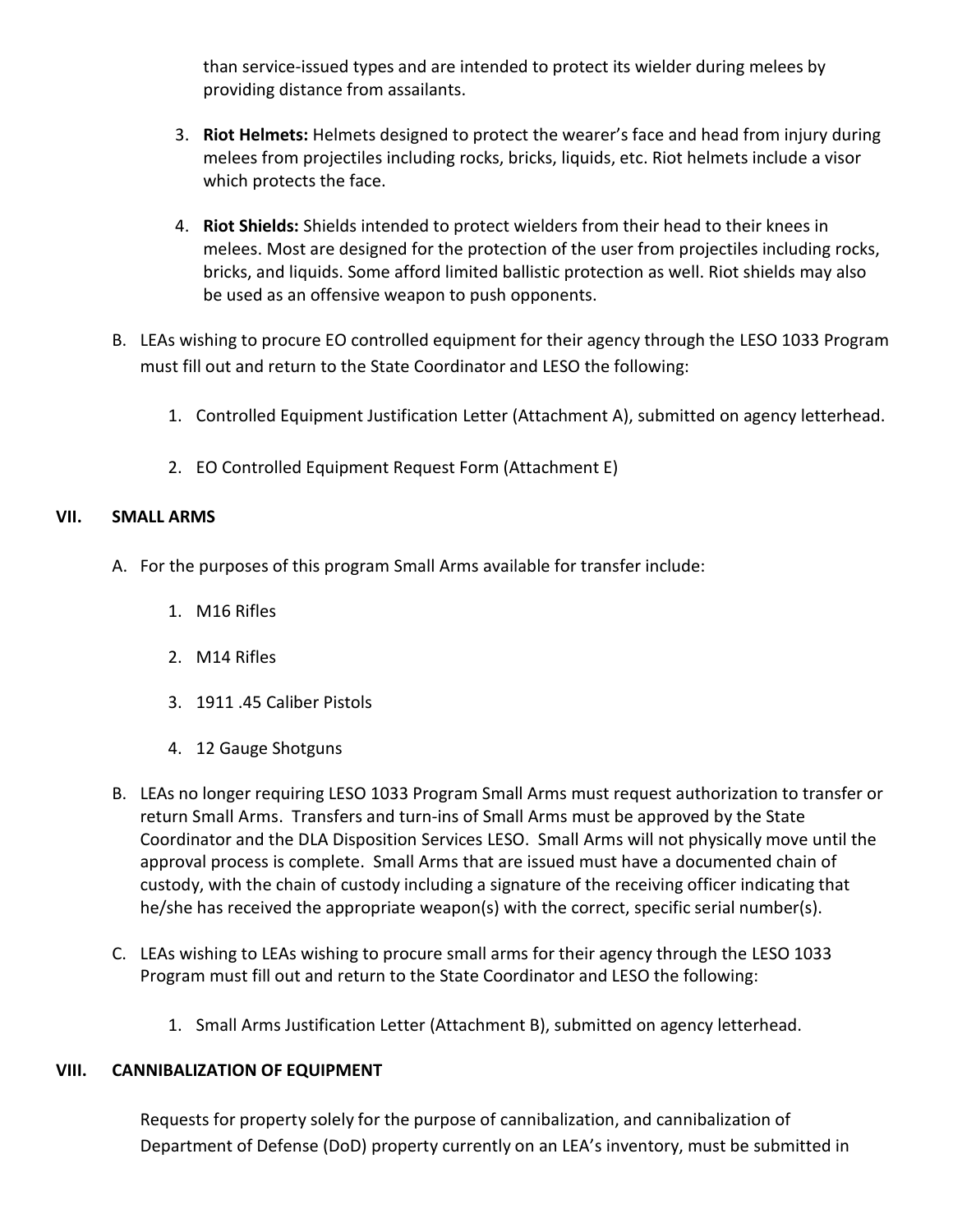writing thru the State Coordinators office to the LESO for approval. The LESO will consider cannibalization requests on a case-by-case basis. Any transportation, repair, maintenance, insurance, disposal or other expenses associated with these assets is the sole responsibility of the LEA.

### **IX. RECALL OF EQUIPMENT**

The DLA Disposition Services LESO reserves the right to recall any and all property issued through the LESO Program. In the event of a recall, the LEA may be responsible for costs of property turn-in.

## **X. TRANSFER OF EQUIPMENT**

- A. The DLA Disposition Services LESO conditionally transfers excess DoD property to States/LEAs enrolled in the LESO 1033 Program. DLA Disposition Services LESO retains permanent title to property with demilitarization (DEMIL) Code of B, C, D, F, G, and Q; and property, regardless of demilitarization code, that was specifically identified in the Law Enforcement Equipment Working Group Report from May 2015, created pursuant to Executive Order 13688 (EO). Once the State/LEA no longer has use for property in these DEMIL codes the property must either be transferred to another LEA with State approval first or returned to DLA Disposition Services for disposal. All costs associated with the transportation, turn-in, transfer, repair, maintenance, insurance, disposal, repossession or other expenses related to property obtained through the LESO 1033 Program, is the sole responsibility of the LEA.
- B. State and LEAs are not authorized to transfer or turn-in property issued under the LESO 1033 Program without State and DLA Disposition Services LESO approval. Property will not physically move until the approval process is complete.

### **XI. EQUIPMENT SERVICE**

Property obtained under the SPO must be placed into use within one (1) year of receipt, unless the condition of the property renders it unusable, in which case the property can be returned to the nearest DLA Disposition Services Site. If property is not put into use by the LEA within one (1) year, the State/LEA must coordinate a transfer of property to another LEA or request a turn-in to return the property to the nearest DLA Disposition Services Site. All costs associated with the transportation, turn-in, or other expenses related to property obtained through the LESO 1033 Program, is the sole responsibility of the LEA.

### **XII. ADDITIONAL REQUIREMENTS**

If there are more requests for controlled equipment than there is equipment available for procurement, the State may require additional information from the LEA to determine the final allocation placement for the controlled equipment.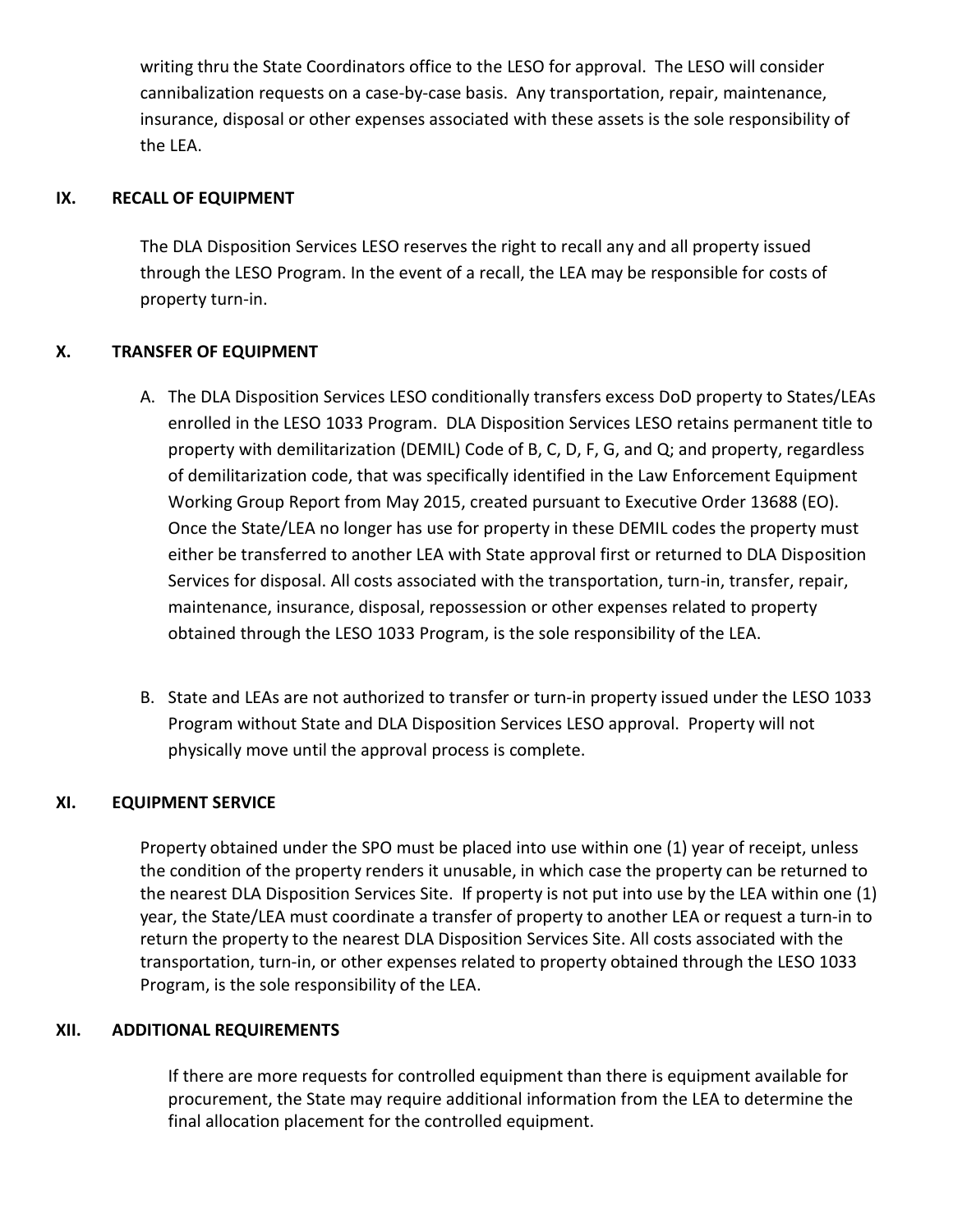# **ATTACHMENT A: Form 3003.3.1: Controlled Equipment Allocation Justification Letter**

**Note:** The LEA will fill out the justification letter on Agency letterhead and return to the State Coordinator and LESO in support of their request for controlled equipment. The State may require additional information.

**To: Program Manager, 1033 Program Law Enforcement Support Office (LESO) DLA Disposition Services 74 Washington Avenue North Battle Creek, MI 49037**

Subject: Controlled property, Tactical Vehicle/Aircraft Justification (**Please address all 15 justification points in sequential order)**

- 1. Number of full/part time compensated sworn officers in the agency making the request.
- 2. Intended use of the resource and the impact of the resource upon your jurisdiction (SWAT, active shooter, barricaded suspect, emergency response, first responder, critical incident, hostage rescue, natural disaster rescue, border patrol, homeland security, counterdrug, counterterrorism, etc. all that apply and any additional).
- 3. Positive impact of this resource on any other region or jurisdiction beyond the requesting agency that may also be impacted. Indicate whether the requested controlled equipment is being acquired to provide a regional or multijurisdictional capability. The requesting LEA must certify that all LEA's in the regional sharing arrangement have adopted requisite protocols to include general policing standards, specific controlled equipment standards, and record keeping requirements or will adopt those protocols before their personal use of controlled equipment.
- 4. Is the requesting agency located within an office of national drug control policy designated High Intensity Drug Trafficking Area (HIDTA)?
- 5. Is the requesting agency involved by mutual agreement with multi-agency associations/task forces of a counterdrug/counterterrorism nature?
- 6. State the population within the requesting agencies jurisdiction.
- 7. Describe the type of facility that will be used to store and/or secure the resource.
- 8. LEA's must certify that they have a Training Plan/Safety Standards which covers the use of the requested equipment including required annual training on protocols, operational and technical training, scenario-based training, and record-keeping requirements.
- 9. Do you currently have any controlled equipment? **Yes** or **No?** (If yes, please list all tactical vehicles, civilian or military aircraft, and the corresponding quantities).
- 10. Type of controlled equipment requested: (quantity, size, and capability)
- 11. Has a grant or request for any controlled equipment been approved by the Department of Justice, Department of Homeland Security, or any other Federal Agency? Has any prior application for controlled equipment been denied by a Federal Agency during the past three years, and, if so, provide the reason for denial? Under what program and what agency was the grant request for controlled property denied?
- 12. Does the agency have the fiscal wherewithal to support the operation of the resource being requested? Describe the amount of funding and how it is provided. (Parts, tools, diagnostic equipment, etc.).
- 13. Certify agency has received their civilian governing body's review and approval or concurrence of the LEA's acquisition of the requested controlled equipment.
- 14. Has the LEA been found to be in violation of a Federal civil rights statute or a programmatic term during the past three years, and, if so, whether any disposition was reached or corrective actions were taken?
- 15. Is the requested resource an aircraft? If the answer is yes, provide the number of Certified Pilots and type of certification (for what type of aircraft) they hold. (Provide copy of all pilots' licenses). If the agency has other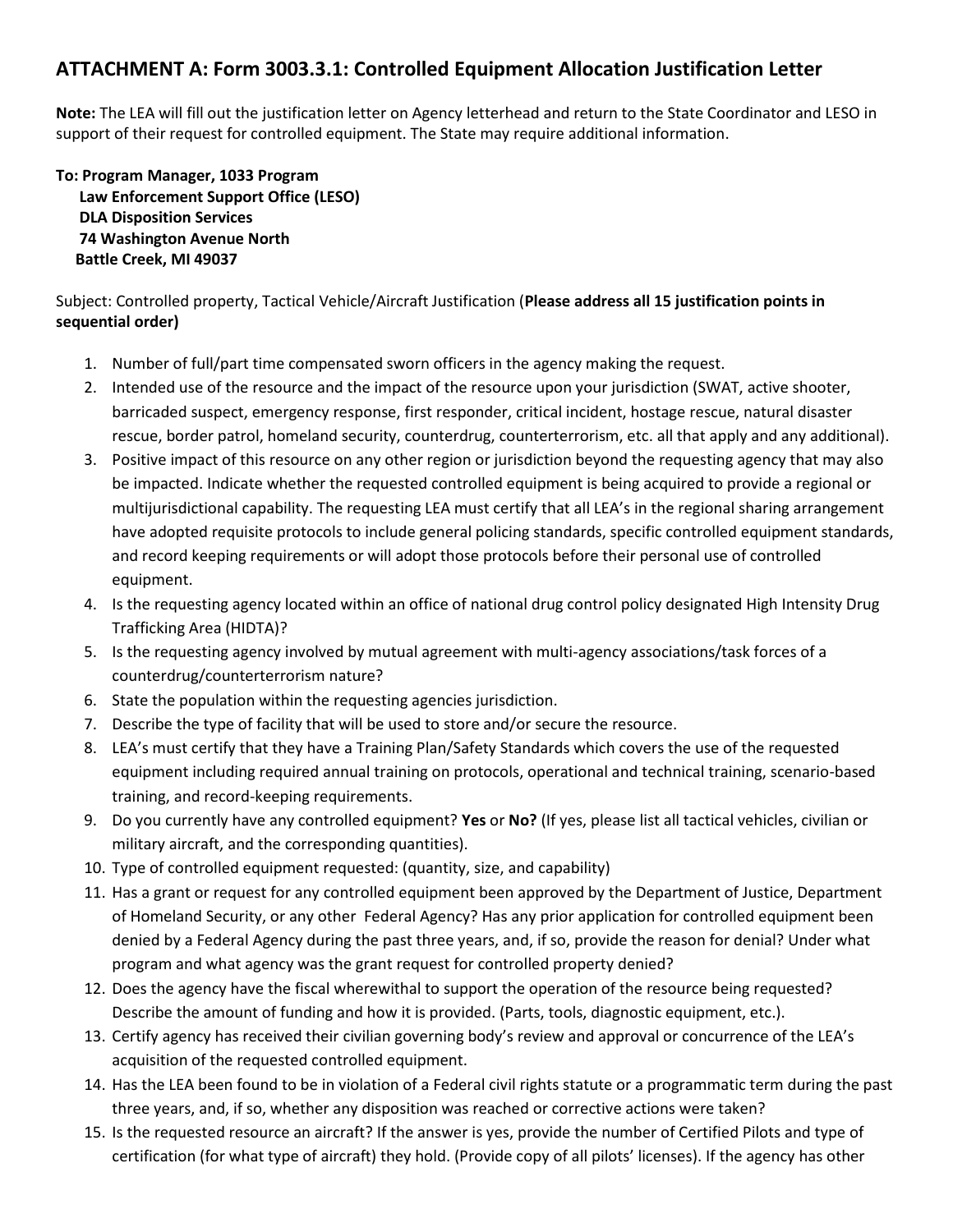aircraft, provide an estimated number of hours per year? Number of missions per year? (If agency currently does not have any aircraft, give an estimated number of hours/missions).

\_\_\_\_\_\_\_\_\_\_\_\_\_\_\_\_\_\_\_\_\_\_\_\_\_\_\_\_\_\_\_\_\_\_\_\_ \_\_\_\_\_\_\_\_\_\_\_\_\_\_\_\_\_\_\_\_\_\_\_\_\_\_\_\_\_\_\_\_\_\_\_\_\_\_\_

Certifying all the above is accurate Type<br>Typed name Title Typed name Title Law Enforcement Agency

Signed by LEA Chief Law Enforcement Official Signed by LEA Tactical Vehicle/Aircraft POC (if applicable)<br>Certifying all the above is accurate Typed name Law Enforcement Agency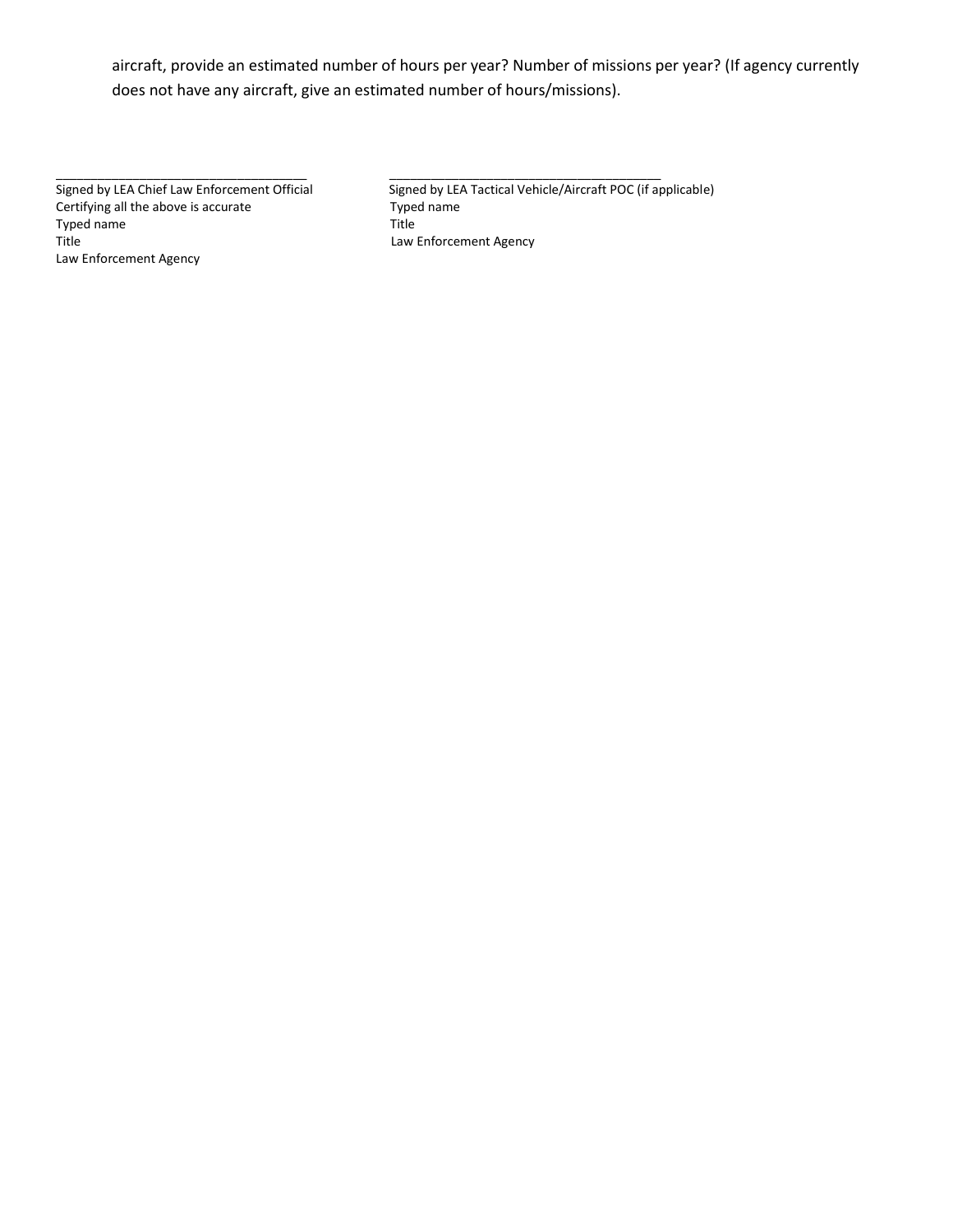# **ATTACHMENT B: Form 3003.3.2: Small Arms Justification Form**

|                |                                                                                               | Law Enforcement Agency (LEA)<br><b>LESO Program Small Arms Justification</b><br>(The four justification points must be addressed in sequential order and on agency letterhead)                                                                                                                                                         |
|----------------|-----------------------------------------------------------------------------------------------|----------------------------------------------------------------------------------------------------------------------------------------------------------------------------------------------------------------------------------------------------------------------------------------------------------------------------------------|
|                | Agency Name:                                                                                  |                                                                                                                                                                                                                                                                                                                                        |
| 1.             | What is the intended purpose/use of the requested small arm(s)?                               |                                                                                                                                                                                                                                                                                                                                        |
| 2.<br>3.<br>4. | Circle One: Y / N<br>loss/theft?<br>Circle One: Y / N<br>accountability?<br>Circle One: Y / N | Does the LEA certify having a Training Plan/Safety Standards that covers the use of the requested small arms?<br>Does the agency have adequate security measures and a policy in place that reduces the potential for<br>Does the agency have a policy in place for issuance to maintain a chain of custody, with signature for proper |
| Title          | Signed by LEA Chief Law Enforcement Official<br>Typed name<br>Law Enforcement Agency          | Signed by LEA Weapons POC<br>(if applicable)<br>Typed name<br>Title<br>Law Enforcement Agency                                                                                                                                                                                                                                          |

Signed by State Coordinator/Designee with signature authority Typed name Title

\_\_\_\_\_\_\_\_\_\_\_\_\_\_\_\_\_\_\_\_\_\_\_\_\_\_\_\_\_\_\_\_\_\_\_\_\_

Typed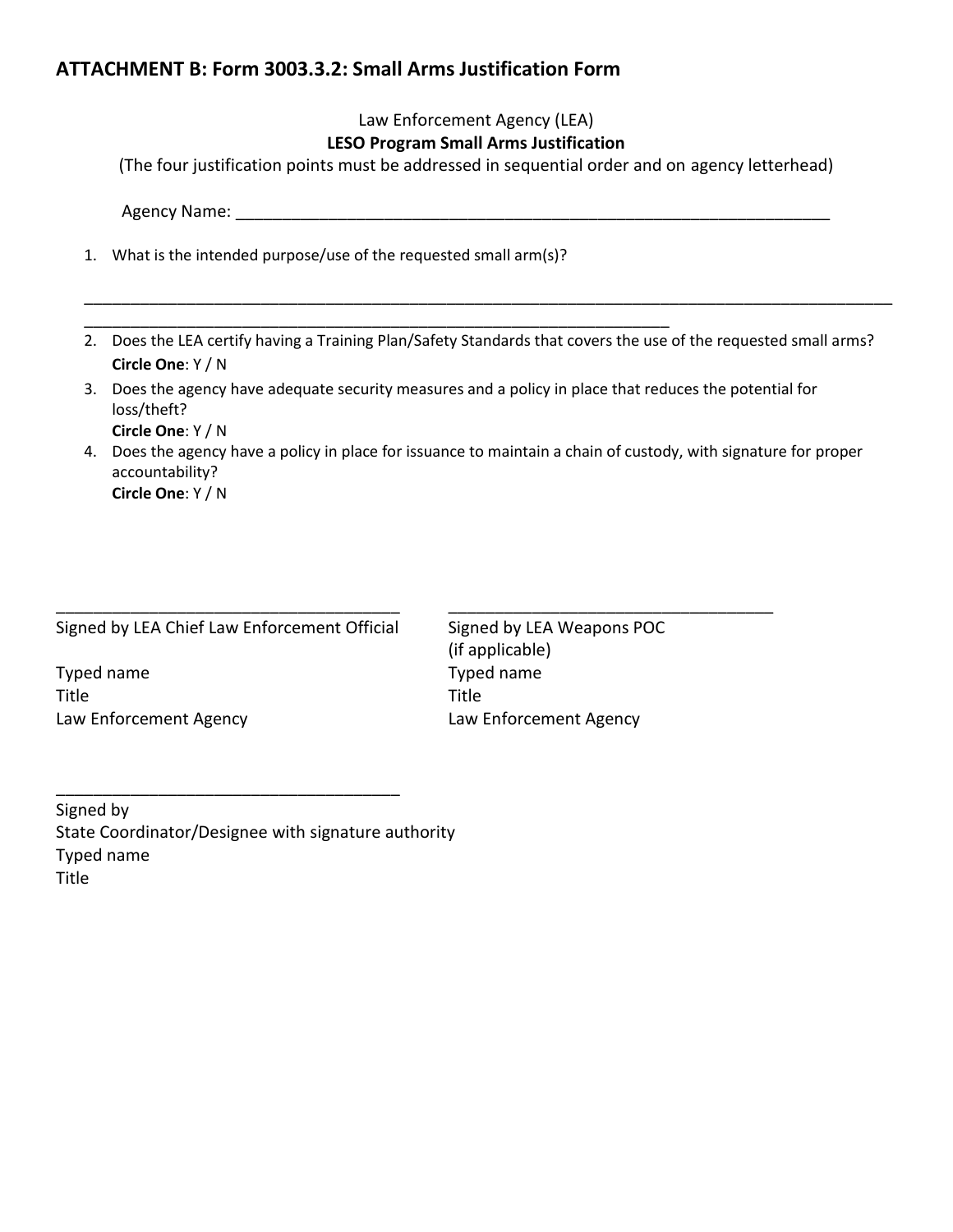# **ATTACHMENT C: Form 3003.3.3: Aircraft Request Form**

# **LAW ENFORCEMENT AGENCY (LEA) EXECUTIVE ORDER (EO) CONTROLLED AIRCRAFT REQUEST**

|                  | ADDRESS (No P.O. Box): North State (No P.O. Box): North State (No P.O. Box): North State (No P.O. Box): North State (No P.O. Box): North State (No. 81): North State (No. 81): North State (No. 81): North State (No. 81): Nor                                                                                                                                                                                                                                                                                                                                                                                                                                                              |                                          |                                                             |                  |                                                                                                                                                                                                                                     |                                                                                                                                                                                                                                |                                                                                                                                                                                                                                |  |
|------------------|---------------------------------------------------------------------------------------------------------------------------------------------------------------------------------------------------------------------------------------------------------------------------------------------------------------------------------------------------------------------------------------------------------------------------------------------------------------------------------------------------------------------------------------------------------------------------------------------------------------------------------------------------------------------------------------------|------------------------------------------|-------------------------------------------------------------|------------------|-------------------------------------------------------------------------------------------------------------------------------------------------------------------------------------------------------------------------------------|--------------------------------------------------------------------------------------------------------------------------------------------------------------------------------------------------------------------------------|--------------------------------------------------------------------------------------------------------------------------------------------------------------------------------------------------------------------------------|--|
|                  |                                                                                                                                                                                                                                                                                                                                                                                                                                                                                                                                                                                                                                                                                             |                                          |                                                             |                  |                                                                                                                                                                                                                                     |                                                                                                                                                                                                                                |                                                                                                                                                                                                                                |  |
|                  |                                                                                                                                                                                                                                                                                                                                                                                                                                                                                                                                                                                                                                                                                             |                                          |                                                             |                  |                                                                                                                                                                                                                                     |                                                                                                                                                                                                                                |                                                                                                                                                                                                                                |  |
|                  |                                                                                                                                                                                                                                                                                                                                                                                                                                                                                                                                                                                                                                                                                             |                                          |                                                             |                  | <b>FAX:</b> The contract of the contract of the contract of the contract of the contract of the contract of the contract of the contract of the contract of the contract of the contract of the contract of the contract of the con |                                                                                                                                                                                                                                |                                                                                                                                                                                                                                |  |
|                  |                                                                                                                                                                                                                                                                                                                                                                                                                                                                                                                                                                                                                                                                                             |                                          |                                                             |                  | TYPE OF AIRCRAFT AND QUANTITY OF EACH TYPE                                                                                                                                                                                          |                                                                                                                                                                                                                                |                                                                                                                                                                                                                                |  |
|                  | <b>ROTARY</b>                                                                                                                                                                                                                                                                                                                                                                                                                                                                                                                                                                                                                                                                               |                                          | <b>OH-58</b>                                                | OH-6             | UH1H                                                                                                                                                                                                                                | UH1L                                                                                                                                                                                                                           | UH1N                                                                                                                                                                                                                           |  |
|                  | Flyable Qty                                                                                                                                                                                                                                                                                                                                                                                                                                                                                                                                                                                                                                                                                 |                                          |                                                             |                  |                                                                                                                                                                                                                                     |                                                                                                                                                                                                                                |                                                                                                                                                                                                                                |  |
|                  | Non-Flyable Qty                                                                                                                                                                                                                                                                                                                                                                                                                                                                                                                                                                                                                                                                             |                                          |                                                             |                  |                                                                                                                                                                                                                                     |                                                                                                                                                                                                                                |                                                                                                                                                                                                                                |  |
|                  | <b>FIXED</b>                                                                                                                                                                                                                                                                                                                                                                                                                                                                                                                                                                                                                                                                                |                                          | C12                                                         | C <sub>172</sub> | C <sub>182</sub>                                                                                                                                                                                                                    |                                                                                                                                                                                                                                |                                                                                                                                                                                                                                |  |
|                  | Flyable Qty                                                                                                                                                                                                                                                                                                                                                                                                                                                                                                                                                                                                                                                                                 |                                          |                                                             |                  |                                                                                                                                                                                                                                     |                                                                                                                                                                                                                                |                                                                                                                                                                                                                                |  |
|                  | Non-Flyable Qty                                                                                                                                                                                                                                                                                                                                                                                                                                                                                                                                                                                                                                                                             |                                          |                                                             |                  |                                                                                                                                                                                                                                     |                                                                                                                                                                                                                                |                                                                                                                                                                                                                                |  |
|                  | OTHER (State type)                                                                                                                                                                                                                                                                                                                                                                                                                                                                                                                                                                                                                                                                          |                                          |                                                             |                  |                                                                                                                                                                                                                                     |                                                                                                                                                                                                                                |                                                                                                                                                                                                                                |  |
|                  | Quantity                                                                                                                                                                                                                                                                                                                                                                                                                                                                                                                                                                                                                                                                                    |                                          |                                                             |                  |                                                                                                                                                                                                                                     |                                                                                                                                                                                                                                |                                                                                                                                                                                                                                |  |
|                  | If something other than marked/stated above comes available, would you like to be<br>offered it?                                                                                                                                                                                                                                                                                                                                                                                                                                                                                                                                                                                            |                                          |                                                             |                  |                                                                                                                                                                                                                                     |                                                                                                                                                                                                                                |                                                                                                                                                                                                                                |  |
|                  | **** NOTE: The Aircraft justification letter and copies of pilot's license must accompany this aircraft request<br>The Chief Law Enforcement Official/Head of Federal Agency (Local Field Office), by signing, certifies that the requesting agency listed above has the appropriate funds;<br>training requirements and equipment to operate and maintain the requested EO controlled vehides. It is also understood that this agency will not sell, trade, or cannibalize<br>for parts, tactical vehicles acquired through the 1033 Program. They certify that all information contained above is accurate and the request for controlled vehicle/s is<br>warranted and has been approved |                                          |                                                             |                  |                                                                                                                                                                                                                                     | Yes                                                                                                                                                                                                                            | No                                                                                                                                                                                                                             |  |
|                  | CHIEF LAW ENFORCEMENT OF FICIAL/:                                                                                                                                                                                                                                                                                                                                                                                                                                                                                                                                                                                                                                                           |                                          |                                                             |                  |                                                                                                                                                                                                                                     |                                                                                                                                                                                                                                | DATE: the contract of the contract of the contract of the contract of the contract of the contract of the contract of the contract of the contract of the contract of the contract of the contract of the contract of the cont |  |
|                  | <b>HEAD OF FEDERAL AGENCY</b>                                                                                                                                                                                                                                                                                                                                                                                                                                                                                                                                                                                                                                                               |                                          | <b>PRINTED NAME</b>                                         |                  |                                                                                                                                                                                                                                     |                                                                                                                                                                                                                                |                                                                                                                                                                                                                                |  |
|                  |                                                                                                                                                                                                                                                                                                                                                                                                                                                                                                                                                                                                                                                                                             | <b>SIGNATURE</b>                         |                                                             |                  |                                                                                                                                                                                                                                     |                                                                                                                                                                                                                                |                                                                                                                                                                                                                                |  |
|                  | The State Coordinator or designee, by signing, certifies that the agency has provided documentation indicating approval from the appropriate Civilian Governing<br>Body. They also certify that all information contained above is accurate and the request for controlled vehicles is warranted and has been approved.                                                                                                                                                                                                                                                                                                                                                                     |                                          |                                                             |                  |                                                                                                                                                                                                                                     |                                                                                                                                                                                                                                |                                                                                                                                                                                                                                |  |
|                  | <b>STATE COORDINATOR/DESIGNEE</b>                                                                                                                                                                                                                                                                                                                                                                                                                                                                                                                                                                                                                                                           |                                          |                                                             |                  |                                                                                                                                                                                                                                     | DATE: the contract of the contract of the contract of the contract of the contract of the contract of the contract of the contract of the contract of the contract of the contract of the contract of the contract of the cont |                                                                                                                                                                                                                                |  |
|                  | (NOT REQUIRED FOR FEDERAL)                                                                                                                                                                                                                                                                                                                                                                                                                                                                                                                                                                                                                                                                  | <b>PRINTED NAME</b>                      |                                                             |                  |                                                                                                                                                                                                                                     |                                                                                                                                                                                                                                |                                                                                                                                                                                                                                |  |
|                  |                                                                                                                                                                                                                                                                                                                                                                                                                                                                                                                                                                                                                                                                                             |                                          |                                                             |                  |                                                                                                                                                                                                                                     |                                                                                                                                                                                                                                |                                                                                                                                                                                                                                |  |
|                  | * * * * * * * * * * * * * * * * * * *                                                                                                                                                                                                                                                                                                                                                                                                                                                                                                                                                                                                                                                       | <b>SIGNATURE</b><br><b>LESO USE ONLY</b> |                                                             |                  | * * * * * * * * * * * * * * * * *                                                                                                                                                                                                   |                                                                                                                                                                                                                                |                                                                                                                                                                                                                                |  |
|                  |                                                                                                                                                                                                                                                                                                                                                                                                                                                                                                                                                                                                                                                                                             |                                          |                                                             |                  |                                                                                                                                                                                                                                     |                                                                                                                                                                                                                                |                                                                                                                                                                                                                                |  |
|                  | OFFICIAL: PRINTED NAME (Aircraft Lead)                                                                                                                                                                                                                                                                                                                                                                                                                                                                                                                                                                                                                                                      |                                          | <b>PROGRAM MANAGER (SIGNATURE)</b>                          |                  |                                                                                                                                                                                                                                     | DATE:                                                                                                                                                                                                                          |                                                                                                                                                                                                                                |  |
| <b>SIGNATURE</b> |                                                                                                                                                                                                                                                                                                                                                                                                                                                                                                                                                                                                                                                                                             |                                          |                                                             |                  |                                                                                                                                                                                                                                     | DATE:                                                                                                                                                                                                                          |                                                                                                                                                                                                                                |  |
|                  | DATE LEA ADDED TO THE NATIONAL PRIORITY LISTING: ______________LESONOTES (# OF OFFICERS, # OF AIRCRAFT):___________                                                                                                                                                                                                                                                                                                                                                                                                                                                                                                                                                                         |                                          | <b>CUSTOMER MANAGEMENT DIV.</b><br><b>CHIEF (SIGNATURE)</b> |                  |                                                                                                                                                                                                                                     |                                                                                                                                                                                                                                |                                                                                                                                                                                                                                |  |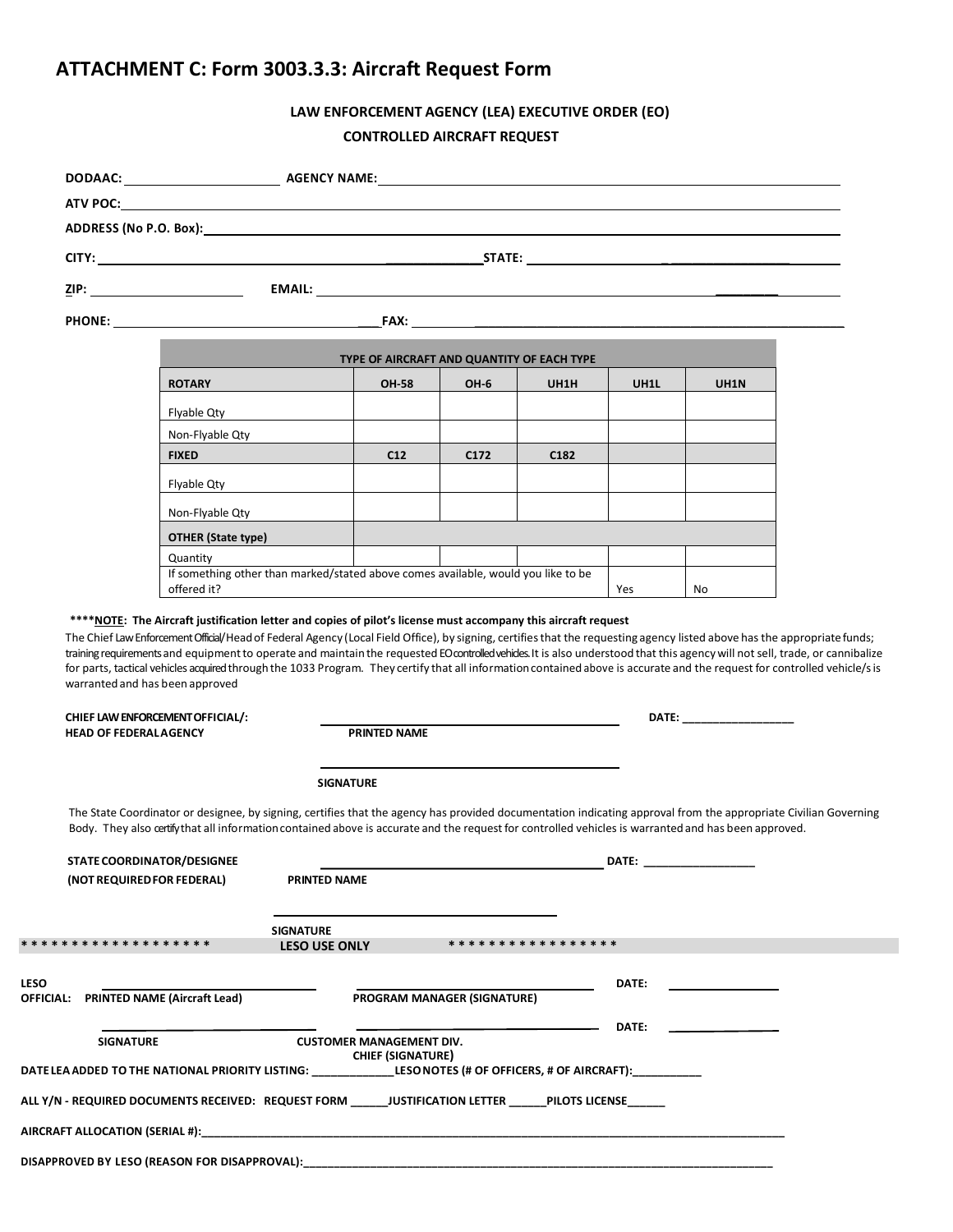# **ATTACHMENT D: Form 3003.3.4: Vehicle Request Form**

# **LAW ENFORCEMENT AGENCY (LEA) EXECUTIVE ORDER (EO)**

#### **CONTROLLED VEHICLE REQUEST**

| <b>TYPE OF ATV</b>                                                | <b>MRAP4</b><br><b>WHEELED</b><br><b>VEHICLE</b>                                                                                                                                                                                                                                                     | <b>MRAP 6</b><br><b>WHEELED</b><br><b>VEHICLE</b>                                             | <b>HMMWV</b>                                                                                                                                                                                                                   | <b>OTHER</b> (State<br>type) |
|-------------------------------------------------------------------|------------------------------------------------------------------------------------------------------------------------------------------------------------------------------------------------------------------------------------------------------------------------------------------------------|-----------------------------------------------------------------------------------------------|--------------------------------------------------------------------------------------------------------------------------------------------------------------------------------------------------------------------------------|------------------------------|
| Quantity                                                          |                                                                                                                                                                                                                                                                                                      |                                                                                               |                                                                                                                                                                                                                                |                              |
| Quantity                                                          |                                                                                                                                                                                                                                                                                                      |                                                                                               |                                                                                                                                                                                                                                |                              |
| Quantity<br>available, would you like to be offered it?           | If something other than marked/stated above comes                                                                                                                                                                                                                                                    | Yes                                                                                           | No.                                                                                                                                                                                                                            |                              |
| CHIEF LAW ENFORCEMENT OFFICIAL/:<br><b>HEAD OF FEDERAL AGENCY</b> | <b>PRINTED NAME</b>                                                                                                                                                                                                                                                                                  | above is accurate and the request for controlled vehicle/s is warranted and has been approved |                                                                                                                                                                                                                                |                              |
|                                                                   | <b>SIGNATURE</b>                                                                                                                                                                                                                                                                                     |                                                                                               |                                                                                                                                                                                                                                |                              |
| has been approved.                                                | The State Coordinator or designee, by signing, certifies that the agency has provided documentation indicating approval from the appropriate<br>Civilian Governing Body. They also certify that all information contained above is accurate and the request for controlled vehicles is warranted and |                                                                                               |                                                                                                                                                                                                                                |                              |
| STATE COORDINATOR/DESIGNEE<br>(NOT REQUIRED FOR FEDERAL)          | <b>PRINTED NAME</b>                                                                                                                                                                                                                                                                                  |                                                                                               | DATE: the contract of the contract of the contract of the contract of the contract of the contract of the contract of the contract of the contract of the contract of the contract of the contract of the contract of the cont |                              |
|                                                                   | <b>SIGNATURE</b>                                                                                                                                                                                                                                                                                     |                                                                                               |                                                                                                                                                                                                                                |                              |
| ******************                                                | <b>LESO USE ONLY</b>                                                                                                                                                                                                                                                                                 | * * * * * * * * * * * * * * * * *                                                             |                                                                                                                                                                                                                                |                              |
| OFFICIAL: PRINTED NAME (Vehicle Lead)                             | PROGRAM MANAGER (SIGNATURE)                                                                                                                                                                                                                                                                          |                                                                                               | DATE:                                                                                                                                                                                                                          |                              |
| <b>SIGNATURE</b>                                                  | <b>CUSTOMER MANAGEMENT DIV.</b><br><b>CHIEF (SIGNATURE)</b>                                                                                                                                                                                                                                          |                                                                                               | <b>DATE:</b>                                                                                                                                                                                                                   |                              |
|                                                                   | DATE LEA WAS ADDED TO THE NATIONAL PRIORITY LISTING: NATIONALLY AND AN AND THE NATIONAL PRIOR OF A SAMPLE AND                                                                                                                                                                                        |                                                                                               |                                                                                                                                                                                                                                |                              |
|                                                                   |                                                                                                                                                                                                                                                                                                      |                                                                                               |                                                                                                                                                                                                                                |                              |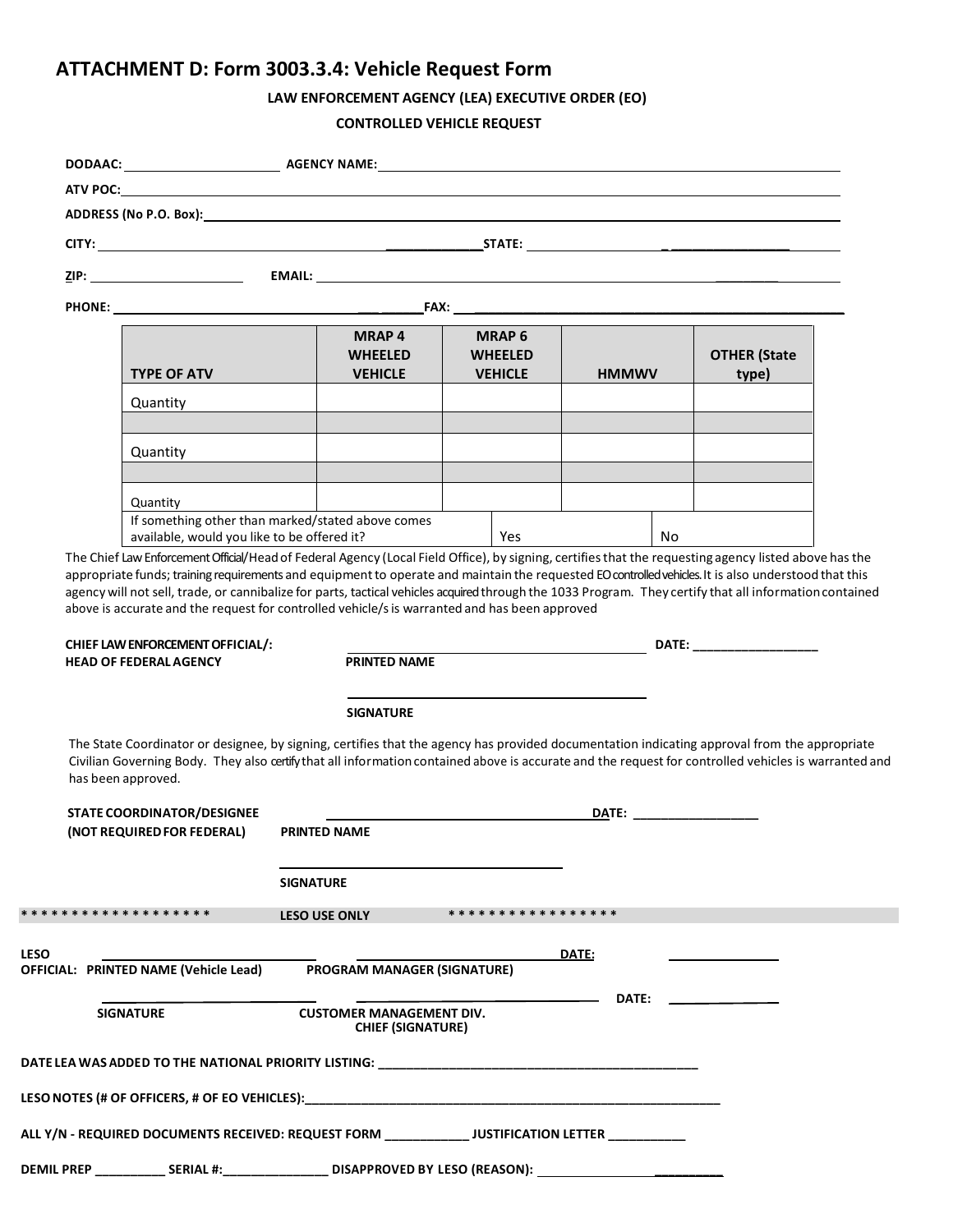# **ATTACHMENT E: Form 3003.3.5: EO Controlled (Riot Gear) Form**

#### **LAW ENFORCEMENT AGENCY (LEA) EXECUTIVE ORDER (EO) CONTROLLED PROPERTY REQUEST**

|                                                                   |                                           | ADDRESS (No P.O. Box): A contract the state of the state of the state of the state of the state of the state o                                                                                                                 |                                    |              |                                                                                                                                                      |
|-------------------------------------------------------------------|-------------------------------------------|--------------------------------------------------------------------------------------------------------------------------------------------------------------------------------------------------------------------------------|------------------------------------|--------------|------------------------------------------------------------------------------------------------------------------------------------------------------|
|                                                                   |                                           |                                                                                                                                                                                                                                |                                    |              |                                                                                                                                                      |
|                                                                   |                                           |                                                                                                                                                                                                                                |                                    |              |                                                                                                                                                      |
|                                                                   |                                           | PHONE: The contract of the contract of the contract of the contract of the contract of the contract of the contract of the contract of the contract of the contract of the contract of the contract of the contract of the con |                                    |              |                                                                                                                                                      |
|                                                                   |                                           |                                                                                                                                                                                                                                |                                    |              |                                                                                                                                                      |
|                                                                   | <b>ITEM NAME</b>                          | TYPE OF CONTROLLED PROPERTY REQUESTED AND QUANTITY OF EACH TYPE                                                                                                                                                                |                                    | <b>QTY</b>   |                                                                                                                                                      |
|                                                                   |                                           |                                                                                                                                                                                                                                |                                    |              |                                                                                                                                                      |
|                                                                   | <b>Breaching Apparatus</b><br>Riot Batons |                                                                                                                                                                                                                                |                                    |              |                                                                                                                                                      |
|                                                                   | <b>Riot Helmets</b>                       |                                                                                                                                                                                                                                |                                    |              |                                                                                                                                                      |
|                                                                   | <b>Riot Shields</b>                       |                                                                                                                                                                                                                                |                                    |              |                                                                                                                                                      |
|                                                                   |                                           |                                                                                                                                                                                                                                |                                    |              |                                                                                                                                                      |
| CHIEF LAW ENFORCEMENT OFFICIAL/:<br><b>HEAD OF FEDERAL AGENCY</b> |                                           | above is accurate and the request for controlled vehicle/s is warranted and has been approved<br><b>PRINTED NAME</b>                                                                                                           |                                    |              |                                                                                                                                                      |
|                                                                   |                                           |                                                                                                                                                                                                                                |                                    |              |                                                                                                                                                      |
|                                                                   |                                           | <b>SIGNATURE</b>                                                                                                                                                                                                               |                                    |              |                                                                                                                                                      |
| has been approved.                                                |                                           | The State Coordinator or designee, by signing, certifies that the agency has provided documentation indicating approval from the appropriate                                                                                   |                                    |              | Civilian Governing Body. They also certify that all information contained above is accurate and the request for controlled vehicles is warranted and |
| <b>STATE COORDINATOR/DESIGNEE</b>                                 |                                           |                                                                                                                                                                                                                                |                                    |              |                                                                                                                                                      |
| (NOT REQUIRED FOR FEDERAL)                                        |                                           | <b>PRINTED NAME</b>                                                                                                                                                                                                            |                                    |              |                                                                                                                                                      |
|                                                                   |                                           | <b>SIGNATURE</b>                                                                                                                                                                                                               |                                    |              |                                                                                                                                                      |
| * * * * * * * * * * * * * * * * * * *                             |                                           | <b>LESO USE ONLY</b>                                                                                                                                                                                                           | * * * * * * * * * * * * * * * * *  |              |                                                                                                                                                      |
|                                                                   |                                           |                                                                                                                                                                                                                                |                                    |              |                                                                                                                                                      |
| <b>LESO</b><br><b>OFFICIAL: PRINTED NAME</b>                      |                                           |                                                                                                                                                                                                                                | <b>PROGRAM MANAGER (SIGNATURE)</b> | DATE:        |                                                                                                                                                      |
|                                                                   |                                           |                                                                                                                                                                                                                                |                                    | <b>DATE:</b> |                                                                                                                                                      |
| <b>SIGNATURE</b>                                                  |                                           | <b>CUSTOMER MANAGEMENT DIV.</b><br><b>CHIEF (SIGNATURE)</b>                                                                                                                                                                    |                                    |              |                                                                                                                                                      |
|                                                                   |                                           | LESO NOTES (# OF OFFICERS, # OF EO VEHICLES):                                                                                                                                                                                  |                                    |              |                                                                                                                                                      |
|                                                                   |                                           | ALL Y/N - REQUIRED DOCUMENTS RECEIVED: REQUEST FORM _________ JUSTIFICATION LETTER ________                                                                                                                                    |                                    |              |                                                                                                                                                      |
| <b>SERIAL #:</b>                                                  |                                           |                                                                                                                                                                                                                                |                                    |              |                                                                                                                                                      |

**ATTACHMENT F: Form 3003.3.6: DEMIL Prep Memo**